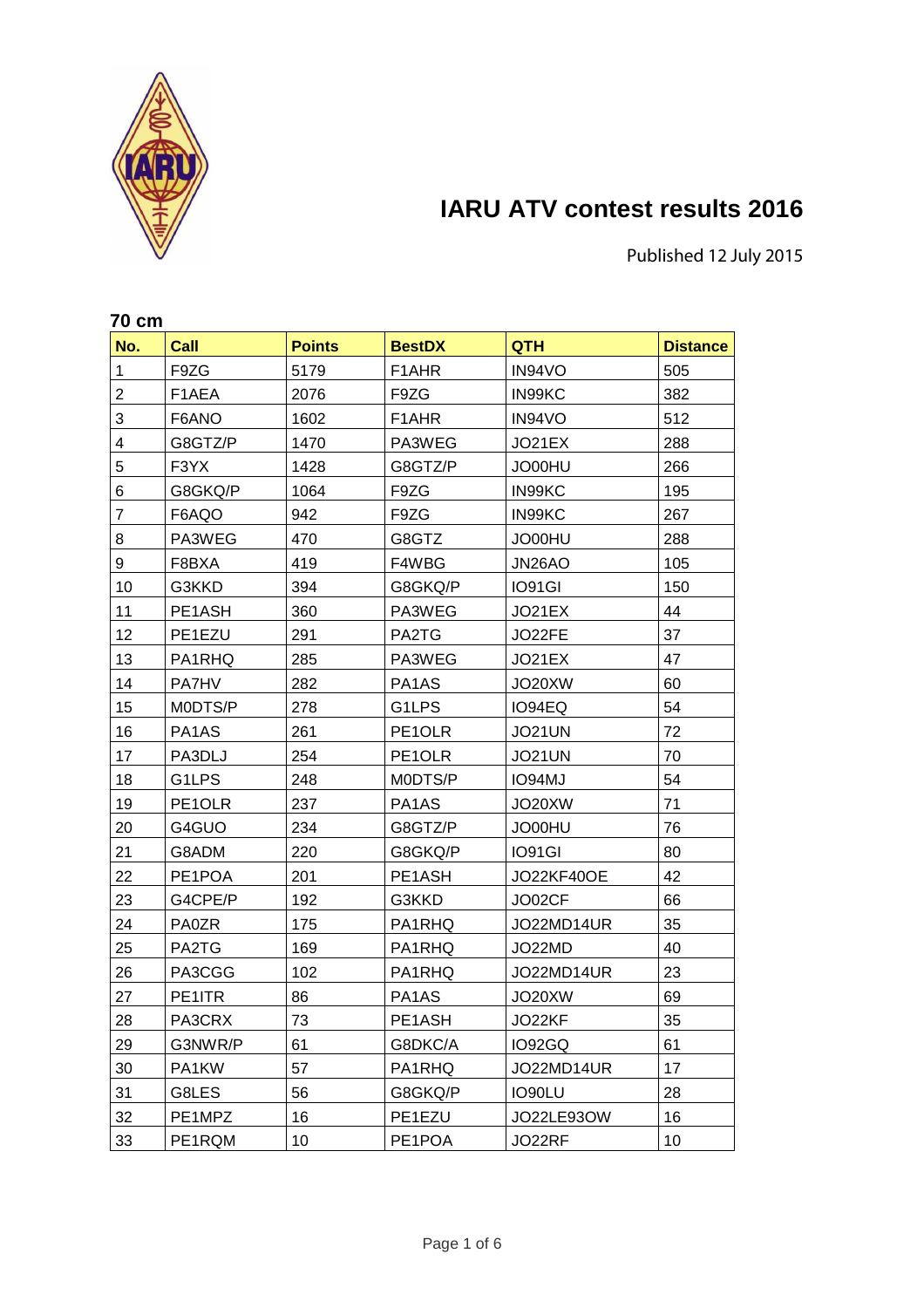# **23 cm**

| No. | <b>Call</b>   | <b>Points</b> | <b>BestDX</b> | <b>QTH</b>        | <b>Distance</b> |
|-----|---------------|---------------|---------------|-------------------|-----------------|
| 1   | <b>IK3HHG</b> | 4870          | <b>IW6ATU</b> | JN63QN            | 284             |
| 2   | F9ZG          | 3570          | F6ANO         | JN18JR            | 289             |
| 3   | F3YX          | 2236          | G8GTZ/P       | JO00HU            | 266             |
| 4   | M0DTS/P       | 2192          | G3NWR         | IO93AD            | 154             |
| 5   | IW4CPP        | 1936          | <b>IK3HHG</b> | JN65AW            | 205             |
| 6   | PE1ASH        | 1890          | PA3DLJ        | JO20VW            | 157             |
| 7   | PA1RHQ        | 1840          | PA3DLJ        | JO20VW            | 144             |
| 8   | PA3DLJ        | 1712          | PE1ASH        | JO22KF            | 157             |
| 9   | PE1EZU        | 1476          | PE1NKT        | JO33EE            | 145             |
| 10  | <b>IW6ATU</b> | 1382          | <b>IK3HHG</b> | JN65AW            | 284             |
| 11  | F6ANO         | 1156          | F9ZG          | IN99KC            | 289             |
| 12  | PA3CGG        | 1152          | PE1POA        | JO22RF82CP        | 56              |
| 13  | G8GTZ/P       | 1136          | F3YX          | JN18AP            | 266             |
| 14  | <b>PA7HV</b>  | 1080          | PA1RHQ        | JO22MD14UR        | 89              |
| 15  | I2CIC         | 948           | <b>IK3HHG</b> | JN65AW            | 154             |
| 16  | G3NWR/P       | 944           | M0DTS/P       | <b>IO94MJ</b>     | 154             |
| 17  | F6AQO         | 862           | F9ZG          | IN99KC            | 267             |
| 18  | PE1POA        | 860           | PA3CGG        | <b>JO22ID14DS</b> | 56              |
| 19  | PE1RQM        | 788           | PA3CGG        | JO22ID14DS        | 52              |
| 20  | PE1MPZ        | 668           | PE1POA        | JO22RF82CP        | 33              |
| 21  | PE1OLR        | 616           | PA1AS         | JO20XW            | 71              |
| 22  | PA2TG         | 604           | PA1RHQ        | JO22MD            | 40              |
| 23  | PA3CRX        | 592           | PA3CGG        | JO22ID            | 46              |
| 24  | DK7UP         | 580           | DD4PQ         | JN39TT            | 70              |
| 25  | G1LPS         | 576           | MODTS/P       | IO94MJ            | 54              |
| 26  | PA0ZR         | 528           | PA1RHQ        | JO22MD14UR        | 35              |
| 27  | PA1AS         | 528           | PE1OLR        | <b>JO21UN</b>     | 72              |
| 28  | PA1KW         | 484           | PE1MPZ        | JO22NB02NU        | 28              |
| 29  | <b>I2MUT</b>  | 432           | IW4CPP        | JN44XT            | 76              |
| 30  | G8VDP         | 412           | M0DTS/P       | IO94MJ            | 103             |
| 31  | G8GKQ/P       | 348           | G4GUO         | IO90ST            | 41              |
| 32  | IK6EFN        | 204           | <b>IW6ATU</b> | JN63QN            | 51              |
| 33  | IZ3CLH        | 176           | <b>IK3HHG</b> | JN65AW            | 44              |
| 34  | IK2DFW        | 168           | IW4CPP        | JN44XT            | 42              |
| 35  | G4GUO         | 164           | G8GKQ/P       | IO90LU            | 41              |
| 36  | <b>IW6OCN</b> | 148           | IK6DTA        | JN72BL            | 37              |
| 37  | IK6DTA        | 148           | <b>IW6OCN</b> | JN72BD            | 37              |
| 38  | <b>I3NGL</b>  | 120           | <b>IK3HHG</b> | JN65AW            | 30              |
| 39  | G8LES         | 112           | G8GKQ/P       | IO90LU            | 28              |
| 40  | <b>I1KFH</b>  | 92            | <b>I1GPE</b>  | JN45AN            | 46              |
| 41  | G3KJX/P       | 80            | G1LPS         | IO94EQ            | 40              |
| 42  | <b>SM0OFV</b> | 56            | <b>SMOWLL</b> | JO89WF29          | 14              |
| 43  | SMOWLL        | 56            | <b>SMOOFV</b> | JO89XI74          | 14              |
| 44  | I6CXB         | 46            | <b>IW6ATU</b> | JN63QN            | 8               |
| 45  | PE1ITR        | 34            | PA7HV         | JO21TK            | 17              |
| 46  | <b>IW6DCN</b> | 12            | I6CXB         | JN63RO            | $\overline{7}$  |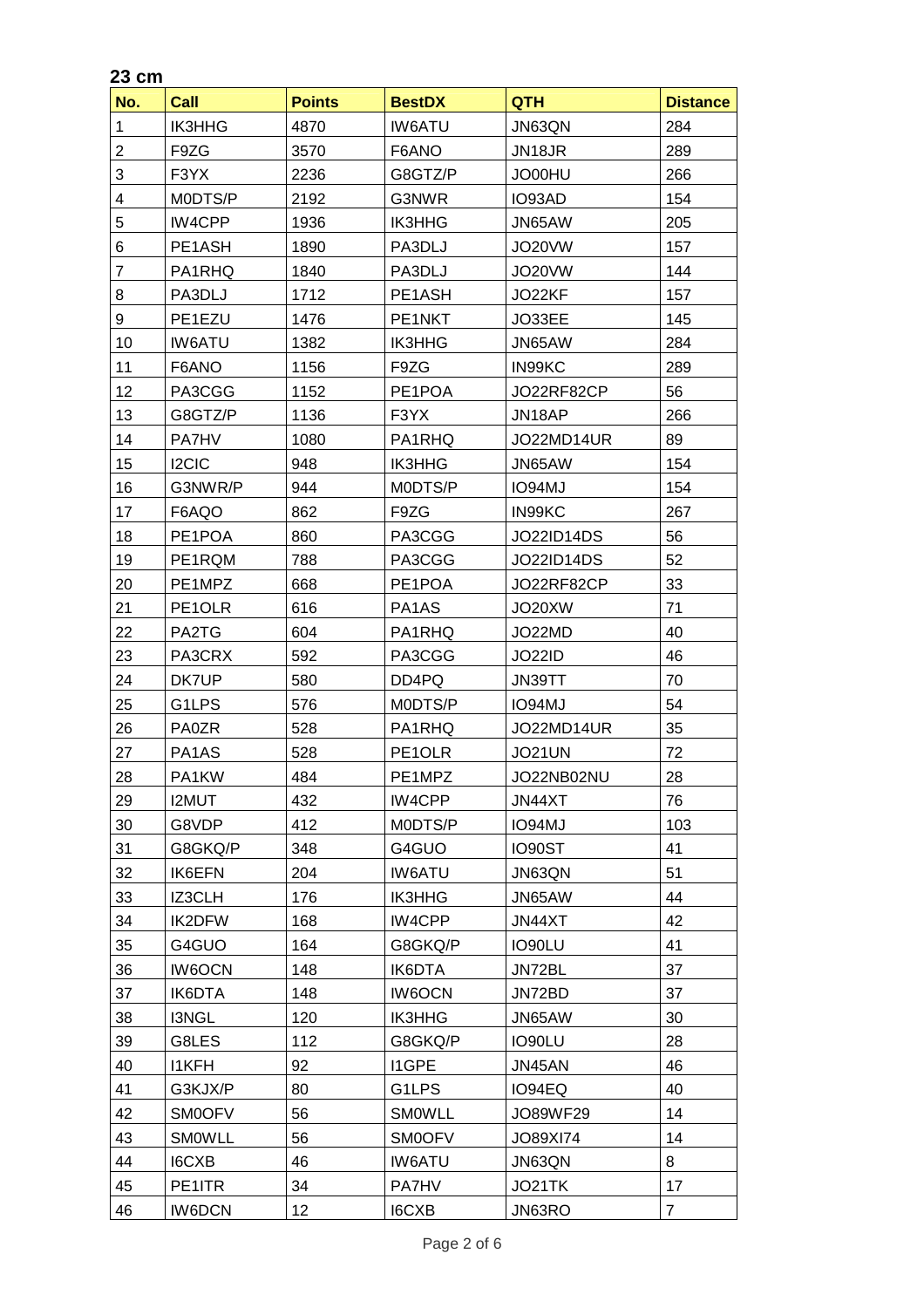#### **13 cm**

| No.            | Call                           | <b>Points</b> | <b>BestDX</b>       | <b>QTH</b>        | <b>Distance</b> |
|----------------|--------------------------------|---------------|---------------------|-------------------|-----------------|
| 1              | PE1ASH                         | 4730          | PA3DLJ              | JO20VW            | 157             |
| $\overline{2}$ | PA1RHQ                         | 4320          | PA3DLJ              | JO20VW            | 144             |
| 3              | PA3CGG                         | 3780          | PE1DWQ              | JO22VW            | 116             |
| 4              | PA3DLJ                         | 3560          | PE1ASH              | JO22KF            | 157             |
| 5              | <b>IK3HHG</b>                  | 2645          | S58RU               | JN65WM            | 150             |
| 6              | PE1EZU                         | 2450          | PE1DWQ              | JO22VW            | 100             |
| $\overline{7}$ | <b>PA7HV</b>                   | 2410          | PA1RHQ              | JO22MD14UR        | 89              |
| 8              | PE1POA                         | 2150          | PA3CGG              | JO22ID14DS        | 56              |
| 9              | PE1RQM                         | 1545          | PA3CGG              | <b>JO22ID14DS</b> | 52              |
| 10             | PE1OLR                         | 1540          | PA1AS               | JO20XW            | 71              |
| 11             | F3YX                           | 1525          | F9ZG                | IN99KC            | 237             |
| 12             | PA2TG                          | 1325          | PA1RHQ              | JO22MD            | 40              |
| 13             | PA <sub>1</sub> A <sub>S</sub> | 1320          | PE <sub>1</sub> OLR | JO21UN            | 72              |
| 14             | PE1MPZ                         | 1270          | PE1POA              | JO22RF82CP        | 33              |
| 15             | F9ZG                           | 1185          | F3YX                | JN18AP            | 237             |
| 16             | G1LPS                          | 1050          | M0DTS/P             | IO94MJ            | 54              |
| 17             | M0DTS/P                        | 1050          | G1LPS               | IO94EQ            | 54              |
| 18             | PA3CRX                         | 960           | PA3CGG              | <b>JO22ID</b>     | 46              |
| 19             | PA1KW                          | 550           | PE1MPZ              | JO22NB02NU        | 28              |
| 20             | DK7UP                          | 375           | DC8UG               | JO30UH            | 42              |
| 21             | F6AQO                          | 340           | F3YX                | JN18AP            | 34              |
| 22             | <b>IW6ATU</b>                  | 25            | <b>IW6DCN</b>       | JN63QO            | 5               |
| 23             | <b>IW6DCN</b>                  | 10            | <b>IW6ATU</b>       | JN63QN            | 5               |

## **9 cm**

| No. | Call    | <b>Points</b> | <b>BestDX</b>      | <b>QTH</b>        | <b>Distance</b> |
|-----|---------|---------------|--------------------|-------------------|-----------------|
|     | G1LPS   | 1075          | M0DTS/P            | IO94MJ            | 54              |
| 2   | M0DTS/P | 910           | G <sub>1</sub> LPS | IO94EQ            | 54              |
| 3   | PE1ASH  | 825           | PE1POA             | JO22RF82CP        | 41              |
| 4   | PA3CRX  | 670           | PA3CGG             | <b>JO22ID</b>     | 46              |
| 5   | PA3CGG  | 610           | PA3CRX             | JO22QE51EF        | 48              |
| 6   | G3KJX/P | 330           | G <sub>1</sub> LPS | IO94EQ            | 40              |
|     | PE1EZU  | 320           | PA3CGG             | <b>JO22ID14DS</b> | 22              |
| 8   | PE1POA  | 255           | PE1ASH             | <b>JO22KF40OE</b> | 42              |
| 9   | PA1KW   | 50            | PE1ASH             | <b>JO22KF40OE</b> | 5               |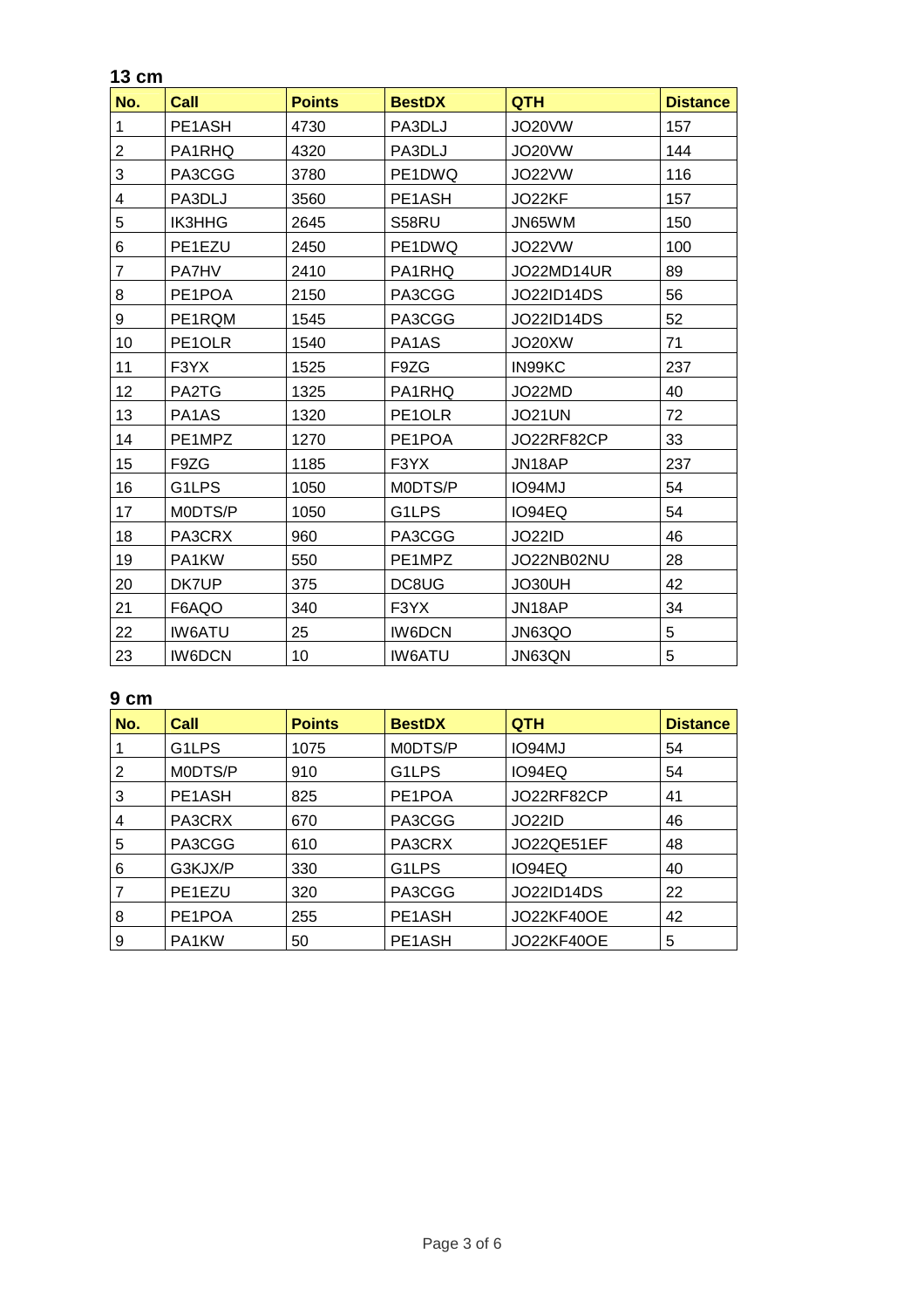#### **6 cm**

| No. | Call                | <b>Points</b> | <b>BestDX</b>       | <b>QTH</b>        | <b>Distance</b> |
|-----|---------------------|---------------|---------------------|-------------------|-----------------|
|     | PA3CRX              | 1935          | PA3CGG              | <b>JO22ID14DS</b> | 50              |
| 2   | PE1ASH              | 1320          | PA3WEG              | JO21EX            | 44              |
| 3   | PA1RHQ              | 1300          | PA3WEG              | JO21EX            | 47              |
| 4   | PA3CGG              | 1225          | PA3CRX/P            | JO22QA39UX        | 48              |
| 5   | PE <sub>1</sub> EZU | 1150          | PE <sub>1</sub> POA | JO22RF82CP        | 33              |
| 6   | MODTS/P             | 1050          | G1LPS               | IO94EQ            | 54              |
| 7   | G1LPS               | 1050          | M0DTS/P             | IO94MJ            | 54              |
| 8   | PA3WEG              | 1030          | PA1RHQ              | JO22MD            | 49              |
| 9   | PE <sub>1</sub> POA | 630           | PE1EZU              | JO22LE930W        | 33              |
| 10  | PA1KW               | 425           | PA1RHQ              | JO22MD14UR        | 17              |
| 11  | PA2TG               | 210           | PA3WEG              | JO21EX            | 24              |
| 12  | PE1RQM              | 70            | PA3CRX/P            | JO22QA            | 14              |

## **3 cm**

| No. | Call          | <b>Points</b> | <b>BestDX</b> | <b>QTH</b>        | <b>Distance</b> |
|-----|---------------|---------------|---------------|-------------------|-----------------|
|     | <b>I2MUT</b>  | 2950          | IW2MBA/2      | JN44GJ            | 187             |
| 2   | <b>IK3HHG</b> | 2260          | S58RU         | JN65WM            | 150             |
| 3   | IW4CPP        | 2060          | IW2MBA/2      | JN55GJ            | 79              |
| 4   | <b>I2CIC</b>  | 830           | IW4CPP        | JN44XT            | 51              |
| 5   | PA3CGG        | 815           | PE1MPZ        | JO22NB02NU        | 30              |
| 6   | MODTS/P       | 680           | G1LPS         | IO94EQ            | 51              |
| 7   | PE1EZU        | 605           | PE1POA        | JO22RF82CP        | 33              |
| 8   | PE1ASH        | 565           | PE1MPZ        | JO22NB            | 25              |
| 9   | PA1RHQ        | 540           | PA3CGG        | <b>JO22ID14DS</b> | 23              |
| 10  | G1LPS         | 510           | M0DTS/P       | IO94DF            | 51              |
| 11  | PE1MPZ        | 320           | PA3CGG        | <b>JO22ID14DS</b> | 30              |
| 12  | I3NGL         | 300           | <b>IK3HHG</b> | JN65AW            | 30              |
| 13  | PA1KW         | 245           | PA1RHQ        | JO22MD14UR        | 17              |
| 14  | IZ3CLH        | 220           | <b>IK3HHG</b> | JN65AW            | 44              |
| 15  | PE1POA        | 165           | PE1EZU        | <b>JO22LE93OW</b> | 33              |

## **1.2 cm**

| No. | Call    | <b>Points</b> | <b>BestDX</b> | <b>QTH</b>        | <b>Distance</b> |
|-----|---------|---------------|---------------|-------------------|-----------------|
|     | PA3CRX  | 910           | PA3CGG        | <b>JO22ID14DS</b> | 50              |
| 2   | PA3CGG  | 850           | PA3CRX/P      | JO22QA39UX        | 48              |
| 3   | PE1ASH  | 670           | PA3CRX/P      | JO22QA            | 41              |
|     | PE1EZU  | 320           | PA3CGG        | <b>JO22ID14DS</b> | 22              |
| 5   | G1LPS   | 255           | M0DTS/P       | IO94DF            | 51              |
| 6   | M0DTS/P | 255           | G1LPS         | IO94EQ            | 51              |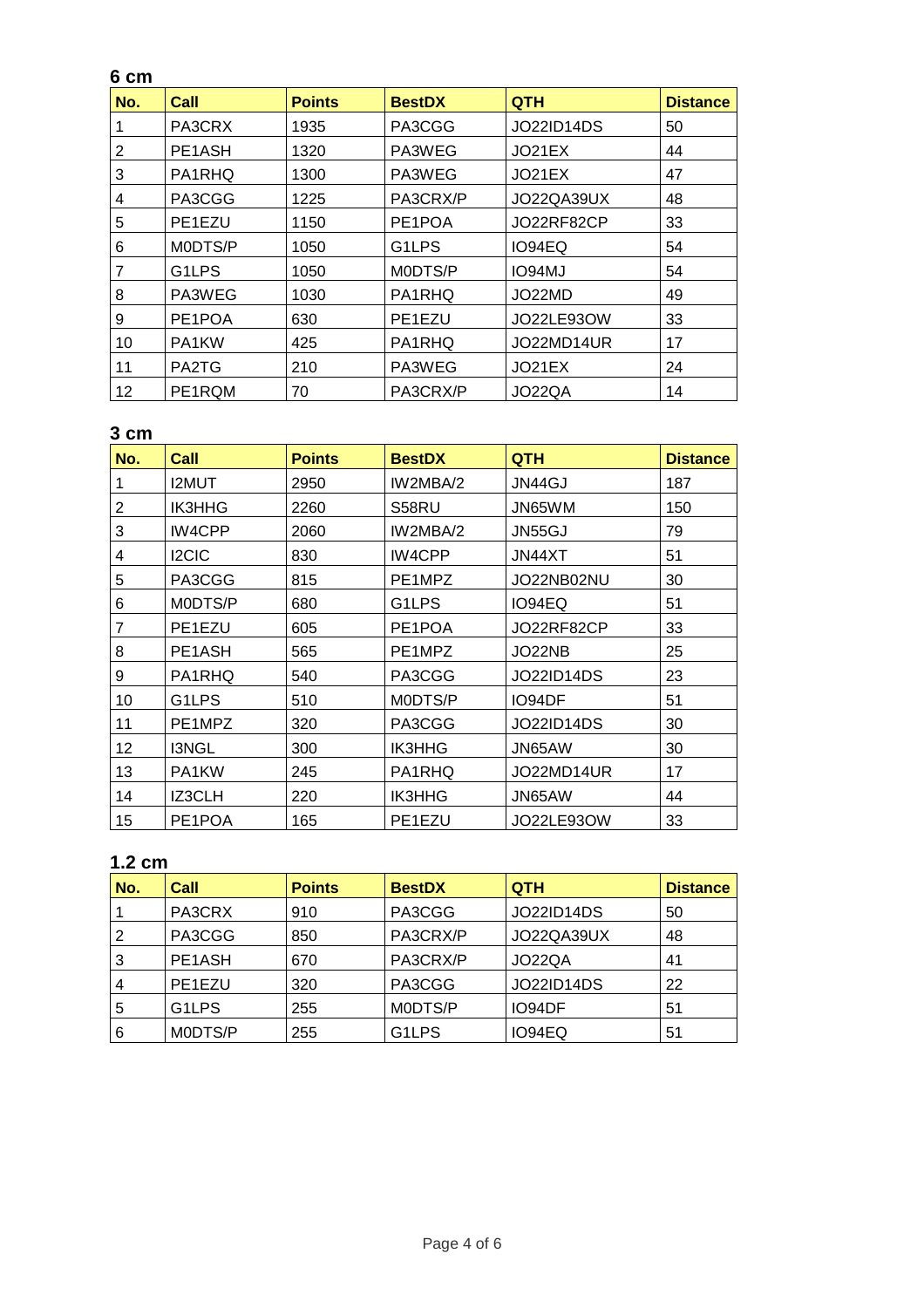### **Totals**

| No.            | Call               | <b>IARU score</b> | No.       | Call                | <b>IARU score</b> |
|----------------|--------------------|-------------------|-----------|---------------------|-------------------|
| 1              | PE1ASH*            | 10360             | 27        | PA3WEG              | 1500              |
| $\overline{2}$ | F9ZG*              | 9934              | 28        | G8GKQ/P             | 1412              |
| 3              | IK3HHG*            | 9775              | 29        | <b>IW6ATU</b>       | 1407              |
| 4              | PA3CGG             | 8534              | 30        | G3NWR/P             | 1005              |
| 5              | PA1RHQ             | 8285              | 31        | DK7UP*              | 955               |
| 6              | PE1EZU             | 6612              | 32        | <b>PA0ZR</b>        | 703               |
| $\overline{7}$ | MODTS/P*           | 6415              | 33        | I3NGL               | 420               |
| 8              | PA3DLJ             | 5526              | 34        | F8BXA               | 419               |
| 9              | F3YX               | 5189              | 35        | G8VDP               | 412               |
| 10             | PA3CRX             | 5140              | 36        | G3KJX/P             | 410               |
| 11             | G1LPS              | 4764              | 37        | G4GUO               | 398               |
| 12             | PE1POA             | 4261              | 38        | <b>IZ3CLH</b>       | 396               |
| 13             | IW4CPP             | 3996              | 39        | G3KKD               | 394               |
| 14             | <b>PA7HV</b>       | 3772              | 40        | G8ADM               | 220               |
| 15             | <b>I2MUT</b>       | 3382              | 41        | <b>IK6EFN</b>       | 204               |
| 16             | F6ANO              | 2758              | 42        | G4CPE/P             | 192               |
| 17             | G8GTZ/P            | 2606              | $43 + 44$ | G8LES               | 168               |
| 18             | PE1RQM             | 2413              |           | $43 + 44$<br>IK2DFW | 168               |
| 19             | PE1OLR             | 2393              | 45+46     | IK6DTA              | 148               |
| 20             | PA2TG              | 2308              | 45+46     | <b>IW6OCN</b>       | 148               |
| 21             | PE1MPZ             | 2274              | 47        | PE1ITR              | 120               |
| 22             | F6AQO              | 2144              | 48        | <b>I1KFH</b>        | 92                |
| 23             | PA1AS              | 2109              |           | SMOOFV*<br>$49+50$  | 56                |
| 24             | F <sub>1</sub> AEA | 2076              | $49 + 50$ | SMOWLL*             | 56                |
| 25             | PA1KW              | 1811              | 51        | <b>I6CXB</b>        | 46                |
| 26             | <b>I2CIC</b>       | 1778              | 52        | <b>IW6DCN</b>       | 22                |

| No.       | Call          | <b>IARU score</b> |
|-----------|---------------|-------------------|
| 27        | PA3WEG        | 1500              |
| 28        | G8GKQ/P       | 1412              |
| 29        | <b>IW6ATU</b> | 1407              |
| 30        | G3NWR/P       | 1005              |
| 31        | DK7UP*        | 955               |
| 32        | <b>PA0ZR</b>  | 703               |
| 33        | I3NGL         | 420               |
| 34        | F8BXA         | 419               |
| 35        | G8VDP         | 412               |
| 36        | G3KJX/P       | 410               |
| 37        | G4GUO         | 398               |
| 38        | IZ3CLH        | 396               |
| 39        | G3KKD         | 394               |
| 40        | G8ADM         | 220               |
| 41        | IK6EFN        | 204               |
| 42        | G4CPE/P       | 192               |
| 43+44     | G8LES         | 168               |
| $43+44$   | IK2DFW        | 168               |
| 45+46     | IK6DTA        | 148               |
| $45 + 46$ | <b>IW6OCN</b> | 148               |
| 47        | PE1ITR        | 120               |
| 48        | <b>I1KFH</b>  | 92                |
| 49+50     | SM0OFV*       | 56                |
| $49 + 50$ | SMOWLL*       | 56                |
| 51        | <b>I6CXB</b>  | 46                |
| 52        | <b>IW6DCN</b> | 22                |

\* most points in their country.